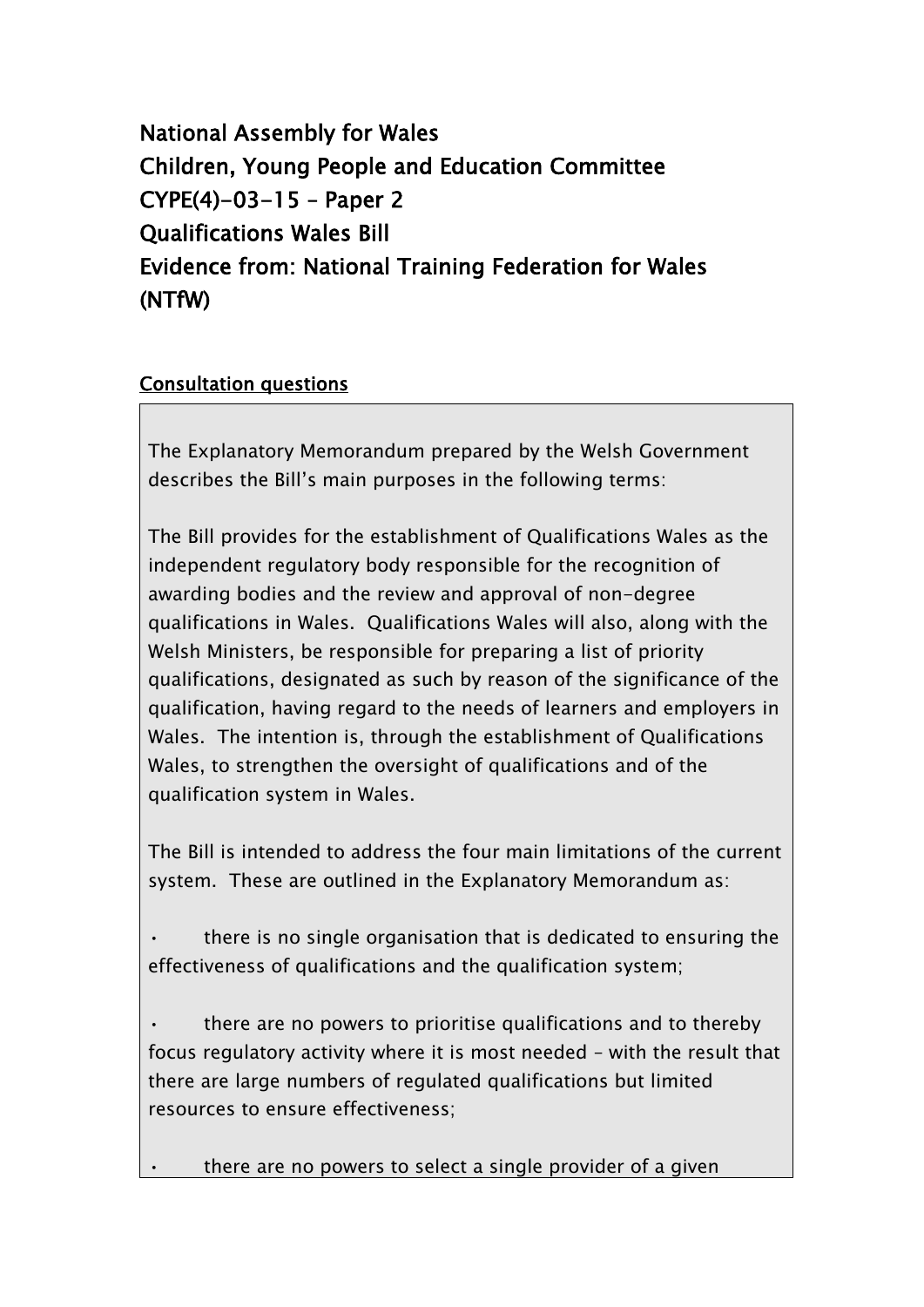qualification to ensure that learners across Wales take the same qualification; and

the capacity to drive forward the strategic development of qualifications within the current arrangements is too limited creating a risk that Wales" qualifications will not be held in as high esteem, nationally and internationally, as those in other nations.

The Bill provides Qualifications Wales with the following principal aims, and it must act compatibly with these when exercising its functions:

a) Ensuring that qualifications, and the Welsh qualification system, are effective for meeting the reasonable needs of learners in Wales; and b) Promoting public confidence in qualifications and in the Welsh qualification system.

Question 1 - Is there a need for a Bill for the purposes outlined above?

Yes. NTfW strongly believes that there is a need for the Qualifications Wales Bill.

If you believe there is a need for the Bill, what are the main issues that need to be resolved?

NTfW notes (and agrees with) the four main limitations of the current system that has brought about the requirement for Qualifications Wales, most notably:

- there is no single organisation that is dedicated to ensuring the effectiveness of qualifications and the qualification system;
- the capacity to drive forward the strategic development of qualifications within the current arrangements is too limited creating a risk that Wales" qualifications will not be held in as high esteem, nationally and internationally, as those in other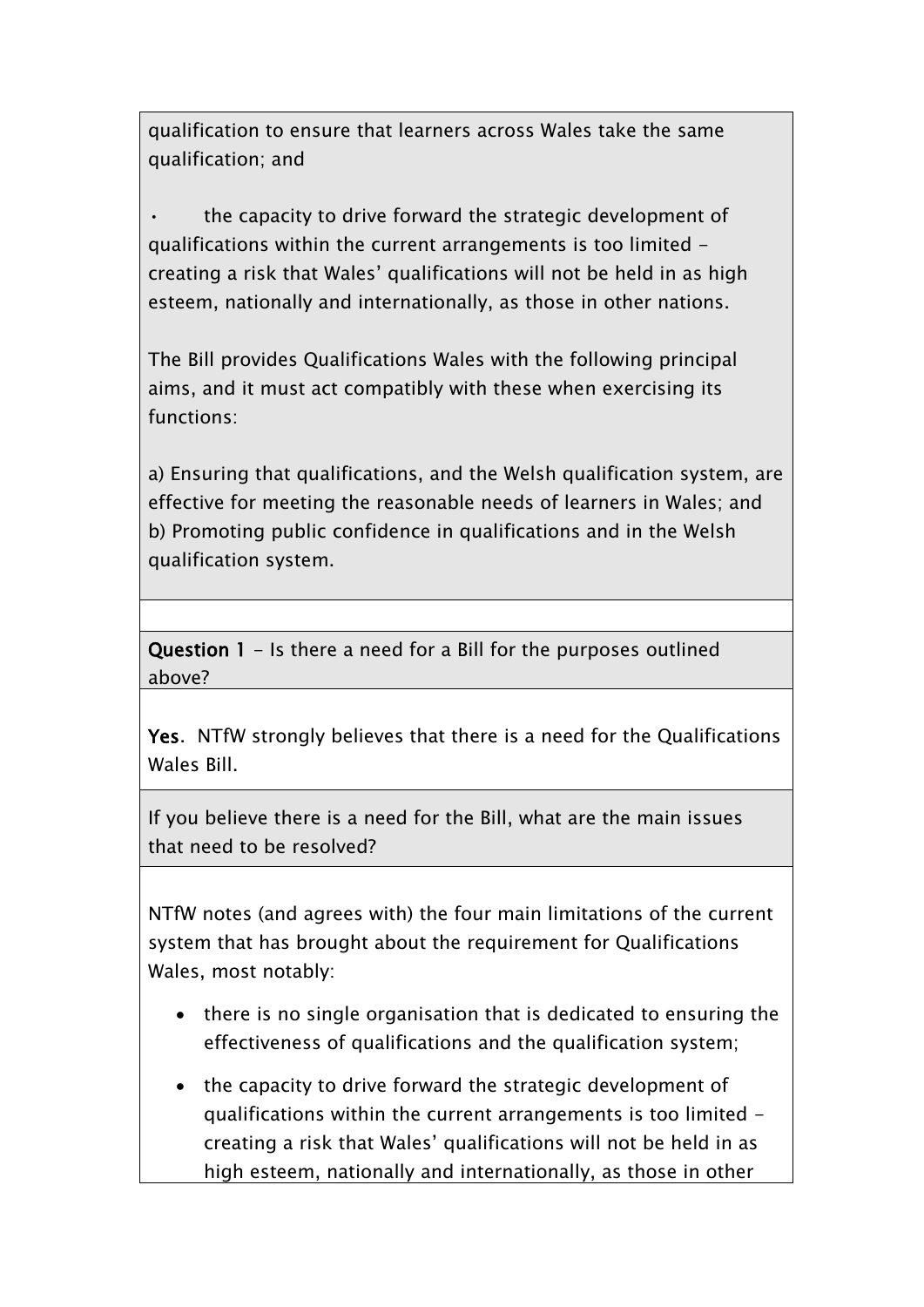nations.

With the two limitations above in mind, and being mindful that the focus is at a qualification level, NTfW would continue to advocate that Qualifications Wales also adopts a wider remit of becoming the gatekeeper for Apprenticeship Frameworks in Wales.

There is a recognition that the apprenticeship offer across the UK is becoming increasingly divergent (most notably between England and the other nations of the UK), and it is with this in mind that NTfW would welcome (strongly) an increased role for Qualifications Wales in the area of Apprenticeships, and would particularly welcome Qualifications Wales becoming the "Issuing Authority" for Apprenticeship Frameworks in Wales.

It is noted that reference is made to the potential for Qualifications Wales to become an "*issuing authority in due course*" within the Explanatory Memorandum, albeit within Annex C (Glossary)

It is also noted that within its analysis of who will be affected by the legislation, the Explanatory Memorandum para. 102 states:

"For those employers who provide work-based learning, or apprenticeships, it is expected that they will also feel the benefits of qualifications that better meet their needs as well as economic benefits from any qualification investment made in their workforce, and that a cumulative effect will be felt across the economy of Wales as a whole.."

It is with the above, and a number of the "matters to which Qualifications Wales is to have regard" that NTfW would also advocate that Qualifications Wales ensures a strong role in the coordination of the emerging Sector Qualifications Advisory Panels to ensure that the Vocational Qualifications (VQs) developed in Wales (for Wales) are "fit for purpose'

By ensuring the two things listed above are done, this would ensure the quality of the Apprenticeship Frameworks in Wales, and the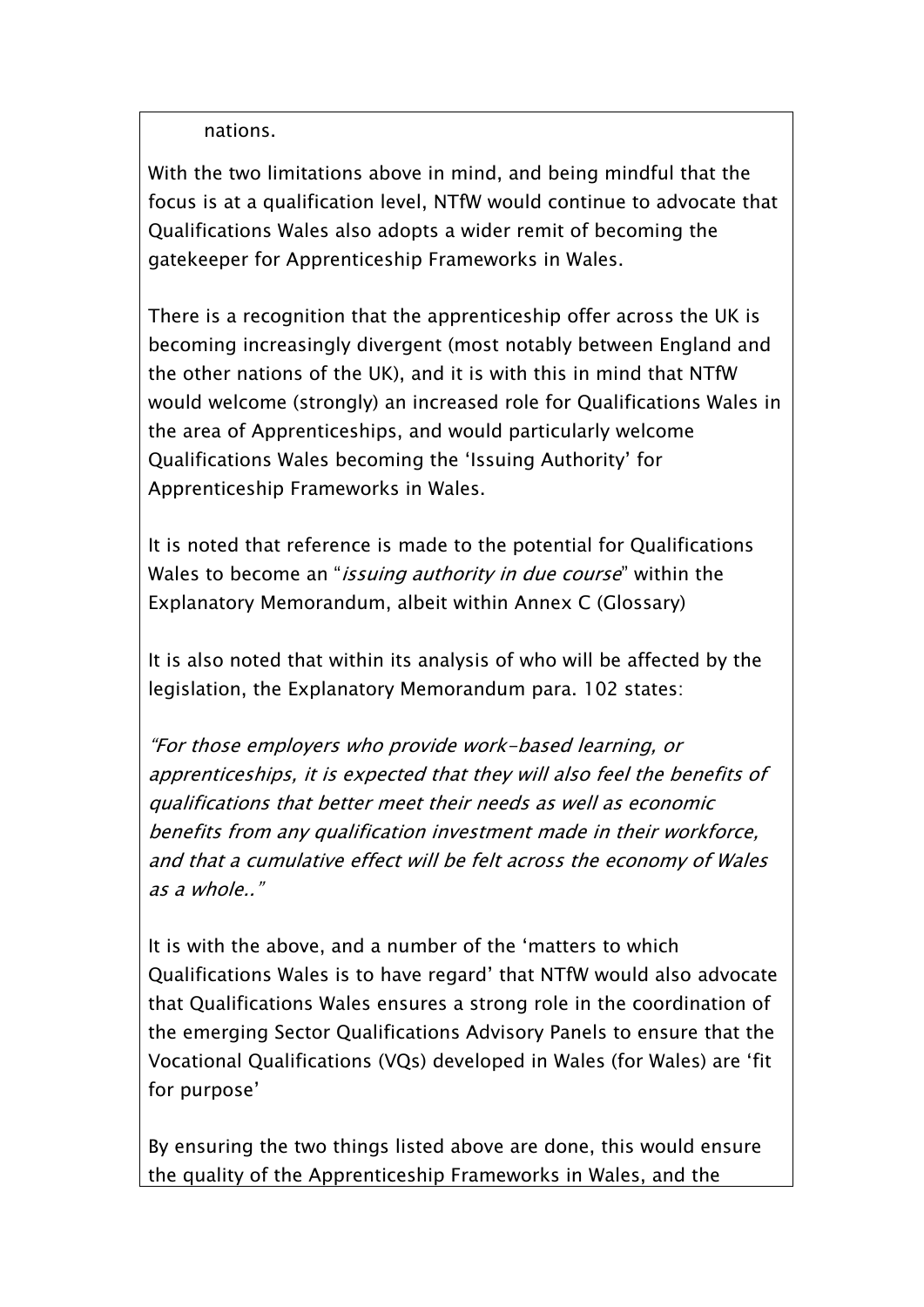quality of the qualifications within them.

If there support for the above amongst key stakeholders involved with the development of Qualifications Wales, then there is a current window of opportunity as Welsh Government will shortly be announcing a Review of Apprenticeships (as outlined in the Skills Implementation Plan)

X

How significant is this issue? (Please select one option)

1 – This is a key, urgent problem.

2 – This is a problem that needs to be addressed.

3 – This is a minor problem

4 – Not a problem.

Question 2 - Do you think the Bill, as drafted, delivers the stated objectives as set out in the Explanatory Memorandum?

Notwithstanding the comments in Question 1 above, then Yes, NTfW believes the Bill, as drafted, delivers the stated objectives as set out in the Explanatory Memorandum.

If not, how do you think the Bill should be amended to take account of this?

How significant is this issue? (Please select one option)

1 – This is a key, urgent problem.

2 – This is a problem that needs to be addressed.

3 – This is a minor problem

4 – Not a problem.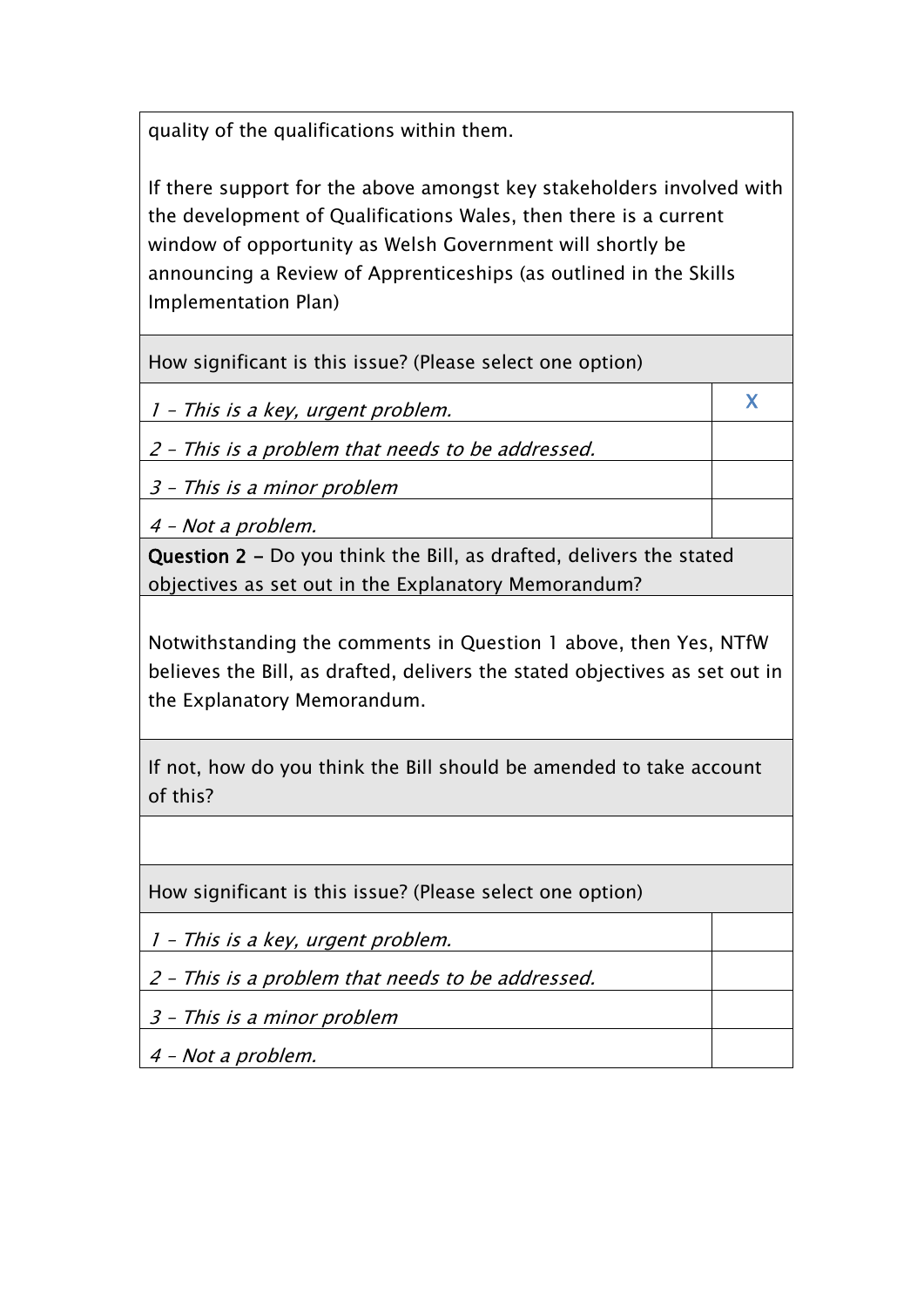Question 3 - Are the sections of the Bill as drafted appropriate to bring about the purposes described above?

Notwithstanding the comments in Question 1 above, then Yes, NTfW believes the sections of the Bill, as drafted, are appropriate to bring about the purposes described above.

If not, what changes do you believe need to be made to the Bill?

How significant is this issue? (Please select one option)

1 – This is a key, urgent problem.

2 – This is a problem that needs to be addressed.

3 – This is a minor problem

4 – Not a problem.

Question 4 - Has the Welsh Government correctly identified the four main limitations of the current arrangement, and will the two principal aims the Bill sets for Qualifications Wales, as well as the eight matters which it must have regard when exercising its functions, effectively address these limitations?

Yes. NTfW believes that the Welsh Government has made the correct judgement in regards to the limitations of current arrangements, and that the principal aims, and matters which it must regard when exercising its functions, will effectively address these limitations.

If you believe there are problems in this area, how do you think they could be resolved?

How significant is this issue? (Please select one option)

1 – This is a key, urgent problem.

2 – This is a problem that needs to be addressed.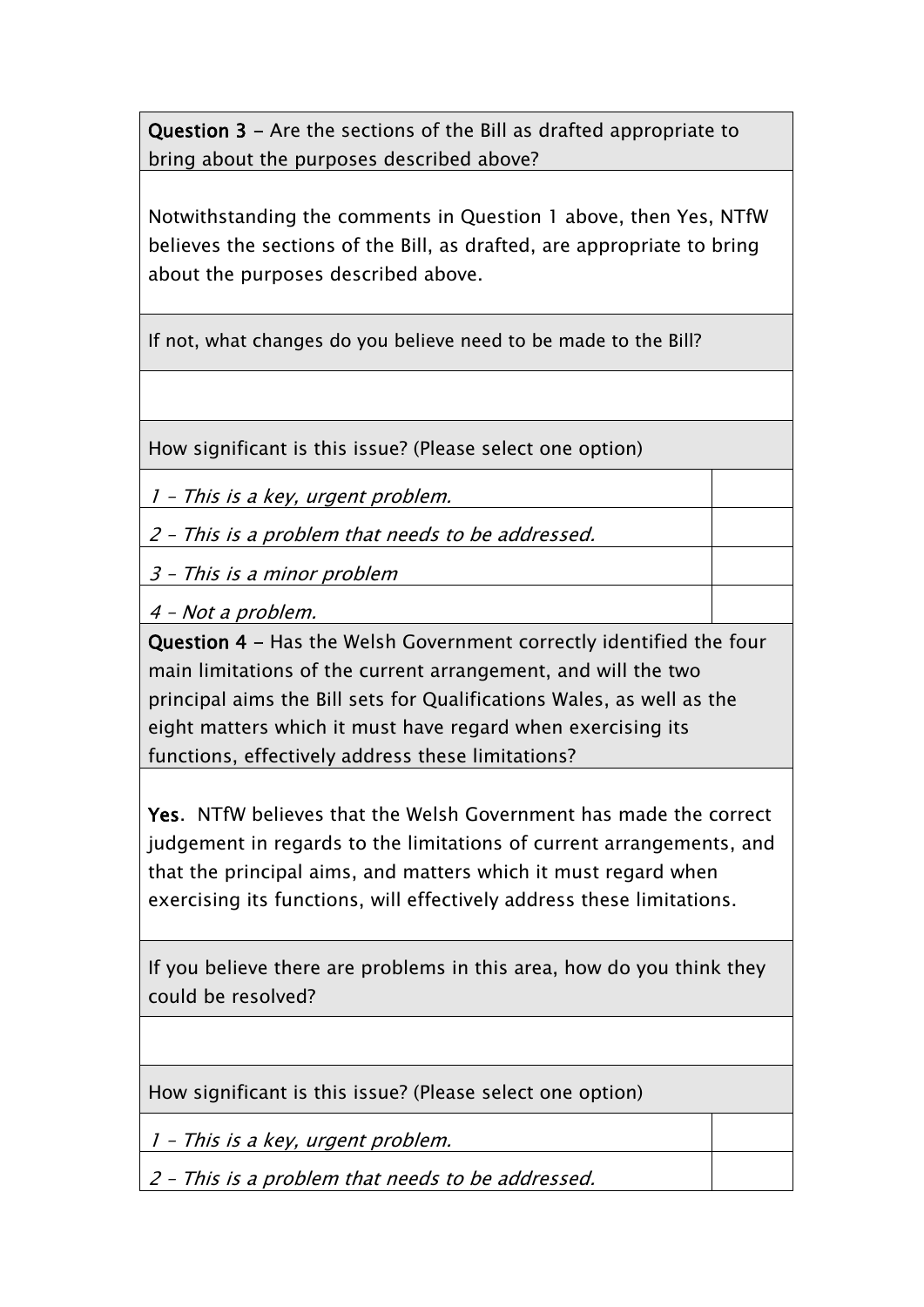3 – This is a minor problem

4 – Not a problem.

Question 5 - What are your views on the proposals for determining "priority qualifications" and, within these, "restricted priority qualifications"?

NTfW believes that the proposals are proportionate to the desired outcome(s).

NTfW recognises that "priority" and "restricted priority qualifications" would mainly involve General Qualifications (GQs) and as such would the proposed approach (and intended outcome) would promote confidence amongst all stakeholders.

If you think there are problems in this area, how do you think they could be resolved?

How significant is this issue? (Please select one option)

1 – This is a key, urgent problem.

2 – This is a problem that needs to be addressed.

3 – This is a minor problem

4 – Not a problem.

Question 6 - What are your views on the commissioning type process Qualifications Wales would undertake under the Bill, in respect of restricted priority qualifications?

X

NTfW believes that the proposals are proportionate to the desired outcome(s). However, any commissioning process will need to be fair, open and transparent. In addition, we must recognise that the qualifications "market" in Wales is comparatively small, and that a restrictive commissioning process will be counterproductive to provider and employer choice and/or meeting the unique needs of Wales.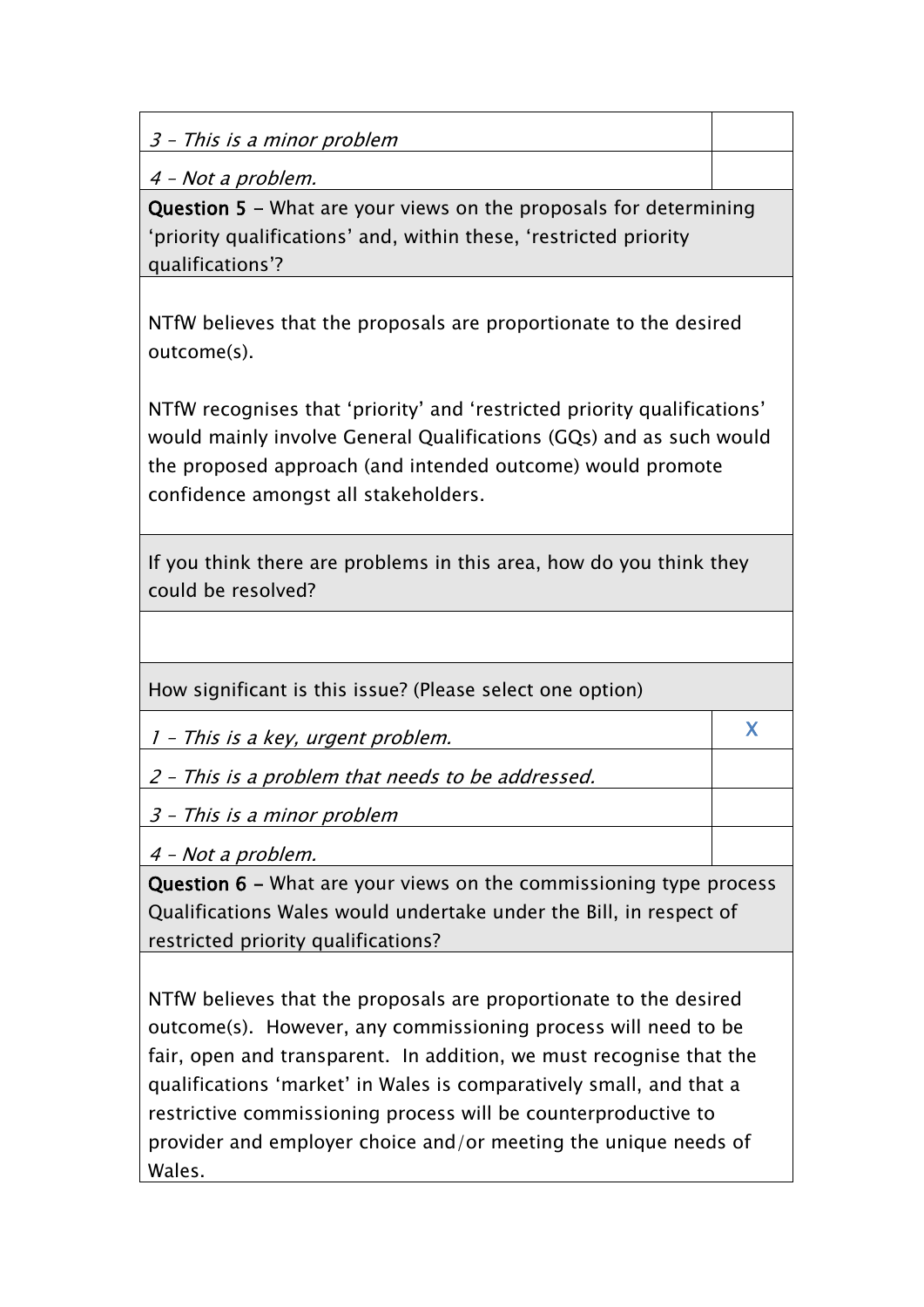If you believe there are problems in this area, how do you think they could be resolved?

How significant is this issue? (Please select one option)

1 – This is a key, urgent problem.

2 – This is a problem that needs to be addressed.

X

3 – This is a minor problem

4 – Not a problem.

Question 7 - How will the Bill change what organisations do currently and what impact will such changes have, if any?

NTfW feels that the introduction of the Qualifications Wales Bill, will a more significant impact on awarding bodies than its members. The biggest risk associated with the introduction of the Bill, is that awarding bodies could decide that they will no longer offer their qualifications in Wales, and therefore this will have an impact on provider (and employer) choice.

It is recognised within the Explanatory Memorandum that "over 120 other awarding bodies are also recognised to offer other regulated qualifications in Wales, and these mainly award vocational qualifications" As outlined in our response to the consultation "Our Qualifications Our Future" NTfW raised its concerns that any restriction on awarding bodies to operate in Wales, would have a detrimental effect on choice, especially as it is felt that no one awarding body would have the breadth of specialism required to work across the broad spectrum of sectors within Wales.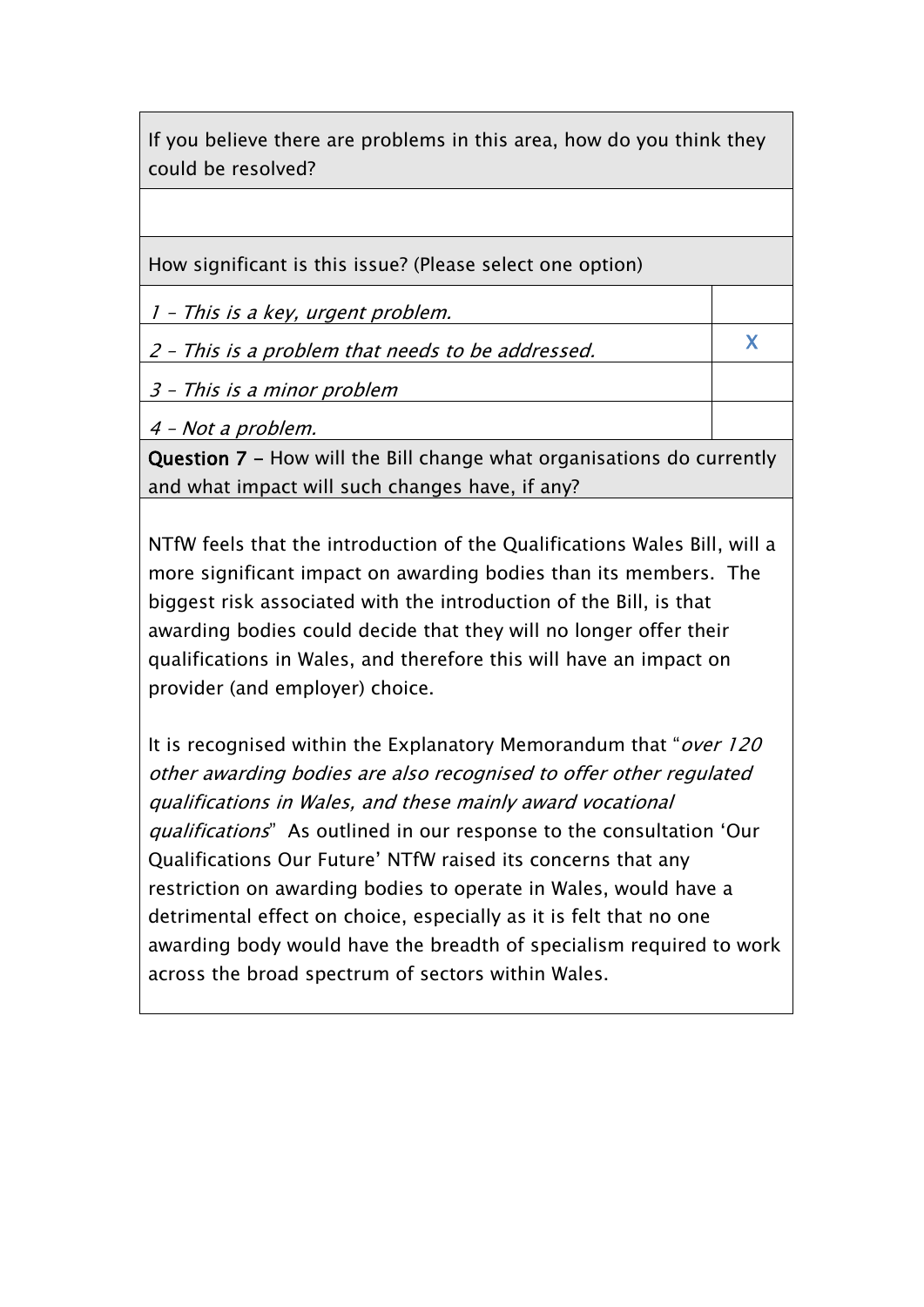If you believe there are problems in this area, how do you think they could be resolved?

By having fair, open and transparent recognition and commissioning processes as identified in the response to Question 6.

How significant is this issue? (Please select one option)

1 – This is a key, urgent problem.

2 – This is a problem that needs to be addressed.

3 – This is a minor problem

4 – Not a problem.

Question 8 - What are the potential barriers to implementing the provisions of the Bill (if any) and does the Bill take account of them?

X

X

NTfW is mindful that we are currently in a period of continued budgetary constraints, and as such the main potential barrier is that of the funding allocations (initial and continued) for Qualifications Wales to fulfil its functions. Although there are well costed models, there is uncertainty about future budgets within the education and skills budget.

The other potential barrier is that of awarding bodies being unreceptive to the proposed changes, and thereby creating a period of uncertainty in the qualifications landscape in Wales.

If you believe there are problems in this area, how do you think they could be resolved?

How significant is this issue? (Please select one option)

1 – This is a key, urgent problem.

2 – This is a problem that needs to be addressed.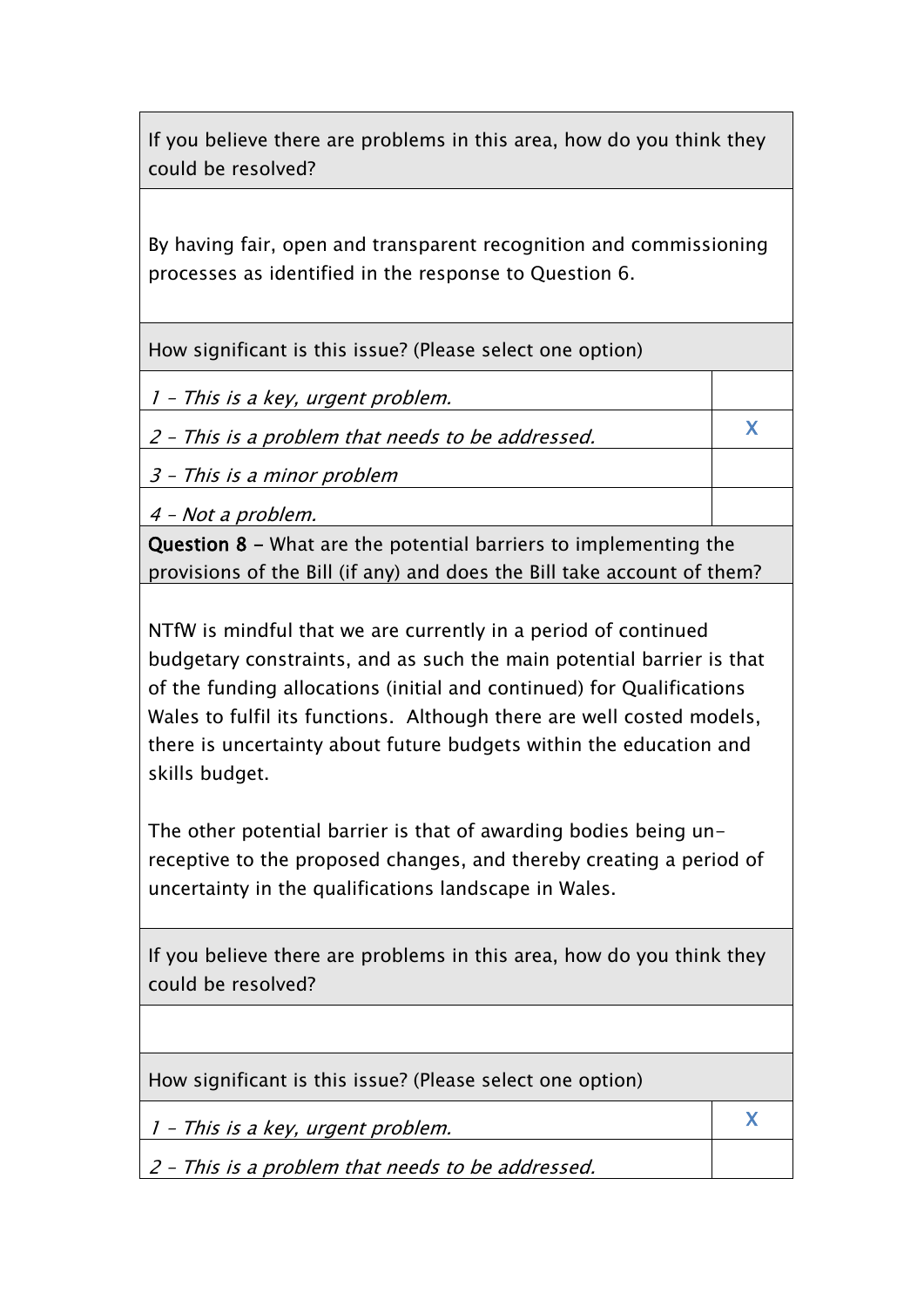3 – This is a minor problem

4 – Not a problem.

Question 9 - Do you have any views on the way in which the Bill falls within the legislative competence of the National Assembly for Wales?

NTfW takes assurance from the fact that the Minister for Education and Skills is confident that (through his Member"s Declaration) that the Qualifications Wales Bill falls within the competence of the National Assembly for Wales.

Question 10 - What are your views on powers in the Bill for Welsh Ministers to make subordinate legislation (i.e. statutory instruments, including regulations, orders and directions)?

In answering this question, you may wish to consider Section 5 of the Explanatory Memorandum, which contains a table summarising the powers delegated to Welsh Ministers in the Bill to make orders and regulations, etc.

NTfW believes that this is right and appropriate.

Question 11 - What are your views on the financial implications of the Bill?

In answering this question you may wish to consider Part 2 of the Explanatory Memorandum (the Regulatory Impact Assessment), which estimates the costs and benefits of implementation of the Bill.

As alluded to in Question 8, NTfW is aware that the funding (initial and ongoing) for Qualifications Wales will be drawn from the education and skills budget, which is (and no doubt will continue to be) under pressure from other Welsh Government budget priorities. Therefore, NTfW strongly advocates that Qualifications Wales is established and managed within the knowledge that any budgets allocated draws resources away from the direct delivery of teaching and learning to learners at all levels within the education system, and as such, further scrutiny is required, to ensure that Qualifications